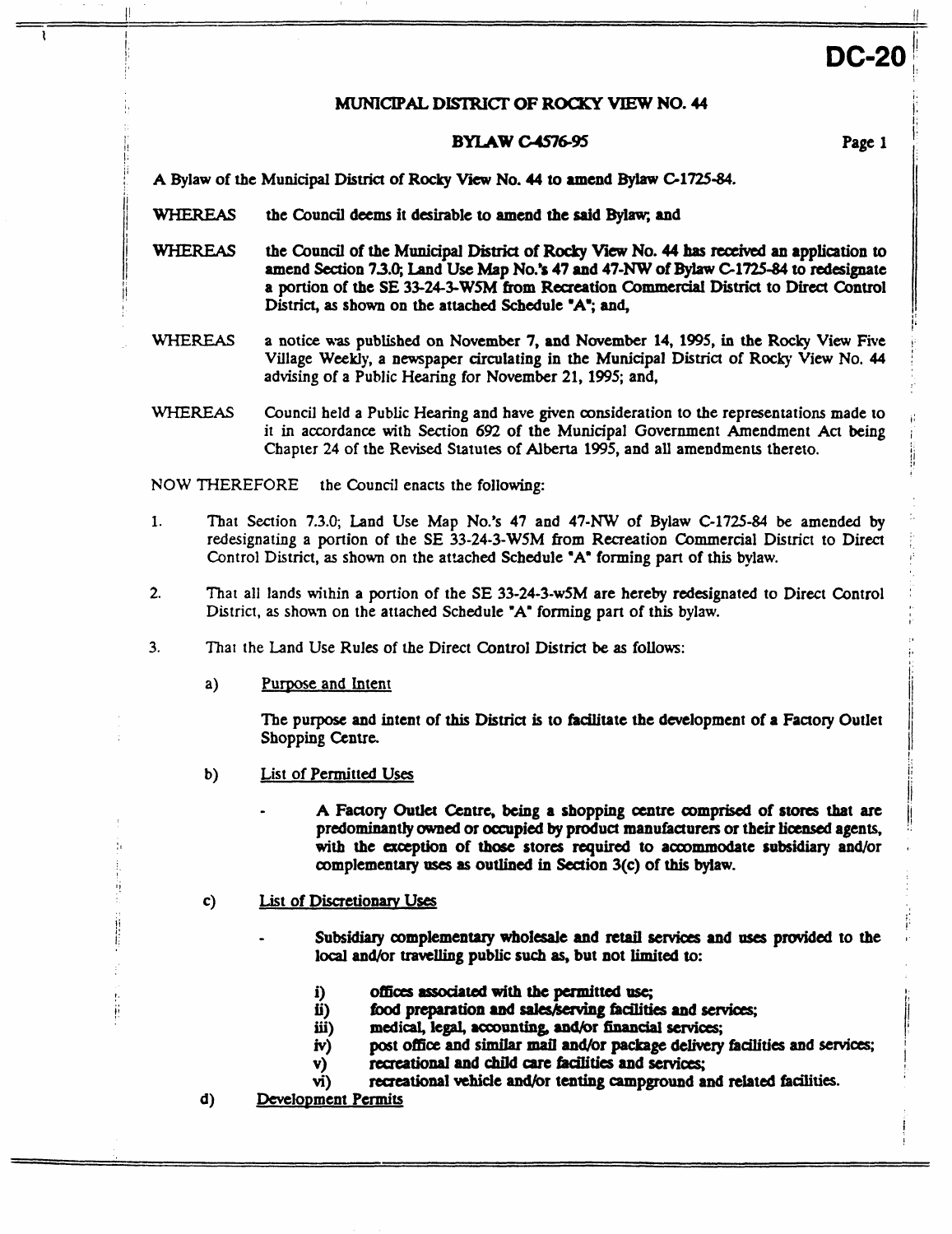## MUNICIPAL **DlSlRICI' OF ROCKY** VIEW **NO. <sup>44</sup>**

#### **BYLAW C-4576-95**

#### Page **2**

 $\frac{1}{2}$  $\mathbf{r}$ 

1 - Development Pennits **shall be issued by the** Development **Offier.** Development Permits **are required** for **all** uses, **building,** development, signs **and** occupancies.

#### **General Land Use Regulations** I I **4.**

j/

I' I1

I!

I1

j!

i

The general land *use* regulations apply **as contained in Section 8 as well as the following** provisions:

- $a)$ **Minimum** Requirements
	- Area of site:  $\pm 30$  acres (12.14 ha)
- $b)$ **Parking** 
	- **As** approved in **a** Development Permit and in compliance **with Section 8.5.0** *of* **Bylaw C-1725-84.**
- **Maximum** Requirements  $\mathbf{c}$ )
	- **i)**  Height of buildings: **32 ft. (lOm)** with the exception of **clock** tower which **may be** *65*  **fL (2Om).**
	- ii) Gross **floor** area of **buildings: 175,000 sq.ft. (16,257 sq.m)**
- $\mathbf{d}$ **Landscaping** 
	- Landscaping, **benning** and screening shail **be** to tbe satisfaction of the Development **Officer** and **as** determined through **a** Development Permit.
- Architectural Requirements  $\mathbf{e})$ 
	- The location **and visual** appearance **of all buildings and st~~cturts shall oonform** *to*  **a unified** *architectural* **theme Whi& shall be approved by Council prior to the issuance** of *any* Development Pennit for **a Factory** Outlet Centre.
- *f)*  **Fire** Protection and **Prevention Measures** 
	- **Fire** protection **and prevention measures arc to be provided** in **acoordanct** with **the Alberta Building Code and** *to the* **satistaction of the Municipal Fie Chief** and included **in a** Development Permit. ,
- **Water Supply, Sewage Disposal,** and **Storm** Water Management  $g)$

**No** Development **shall occur on the Ian& as shown on the attached Schedule #A\* until:** 

- i) **all necessary licenses, permits and approvals have been received from Alberta** Environmental Protection **with** respect **to design, Ioation and operation** of **the**  bewagt treatment **facilities Scrvichg and** intended to **service all uses on** the **lands.**
- **ii) all nezessq licenses, permits** and approvals have **been received from** Alberta **Environmental** Protection **with respect to a suTf8cc water** supply *to* **service the lands**  with potable **and** fire management water.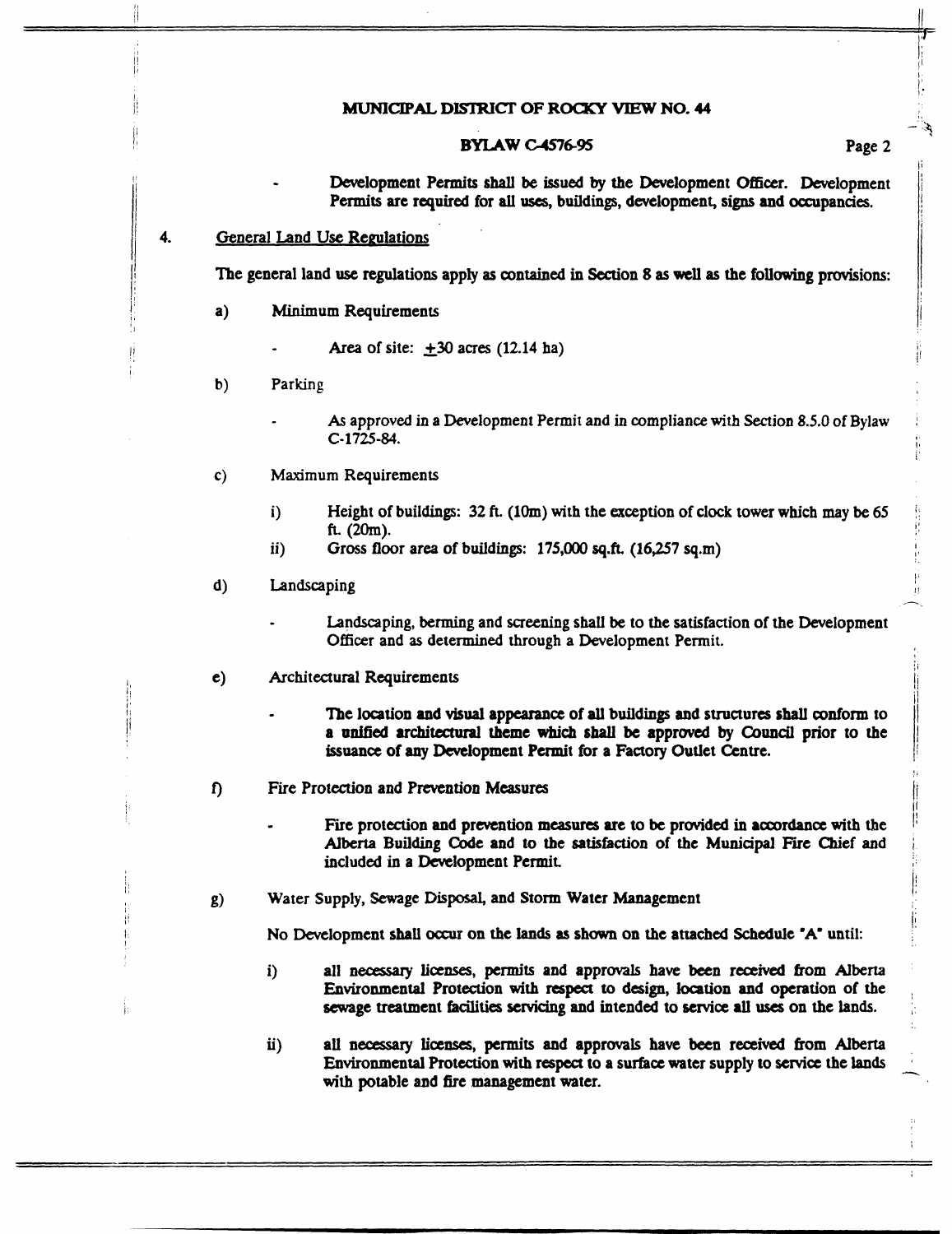# **MUNICIPAL DISTRICT OF ROCKY VIEW NO. 44**

# **BYLAW C-4576-95**

- **iii) a Storm Water Management plan bas been oompleted by a Proftssional Engineer in aooordance with** *Alberta* **Environxnental Protection Guidelines and approved by the Muniapality, and a Devetopment Permit has been** issued **with** respect **thereto.**
- <sup>I</sup>**h) No occupancy or use of** *any* **structure on the lands shown on the attached Schedule "A" shall**  *occur* **until a Thff3c Impact Analysis has been completed and all necessary improvements to accommodate anticipated uaflic volumes, if required, have been oompleted to the interchange** <sup>I</sup> and Utilities and the Municipality.
- *5.* **The bylaw cams into** full **force and effect upon the date of its third reading.**

**Ftle: 4733001** 

**First reading passed** *in* **open Council, assembled in the City of Calgary, in the Province of Alberta, this 24th day of October, 1995, on a motion by Councillor Witkinson.** 

**Second reading passed in open Council, assembled in the City of Calgary,** *in* **the Province of Alberta,** this **9th day of January, 1996, on a motion by Councillor Wilkinson.** 

**Third and mal reading passed in open Council, assembled in the City of Calgary, in the Province of Alberta, this 9th day of January, 1996, on a motion by Councillor Wilkinson.** 

Reeve or Deputy Reeve

j/ jI

 $\parallel$ 

Galimi **Municipal Secretar** 

I

!:

;

!'

I

I, **1:**  ii

I